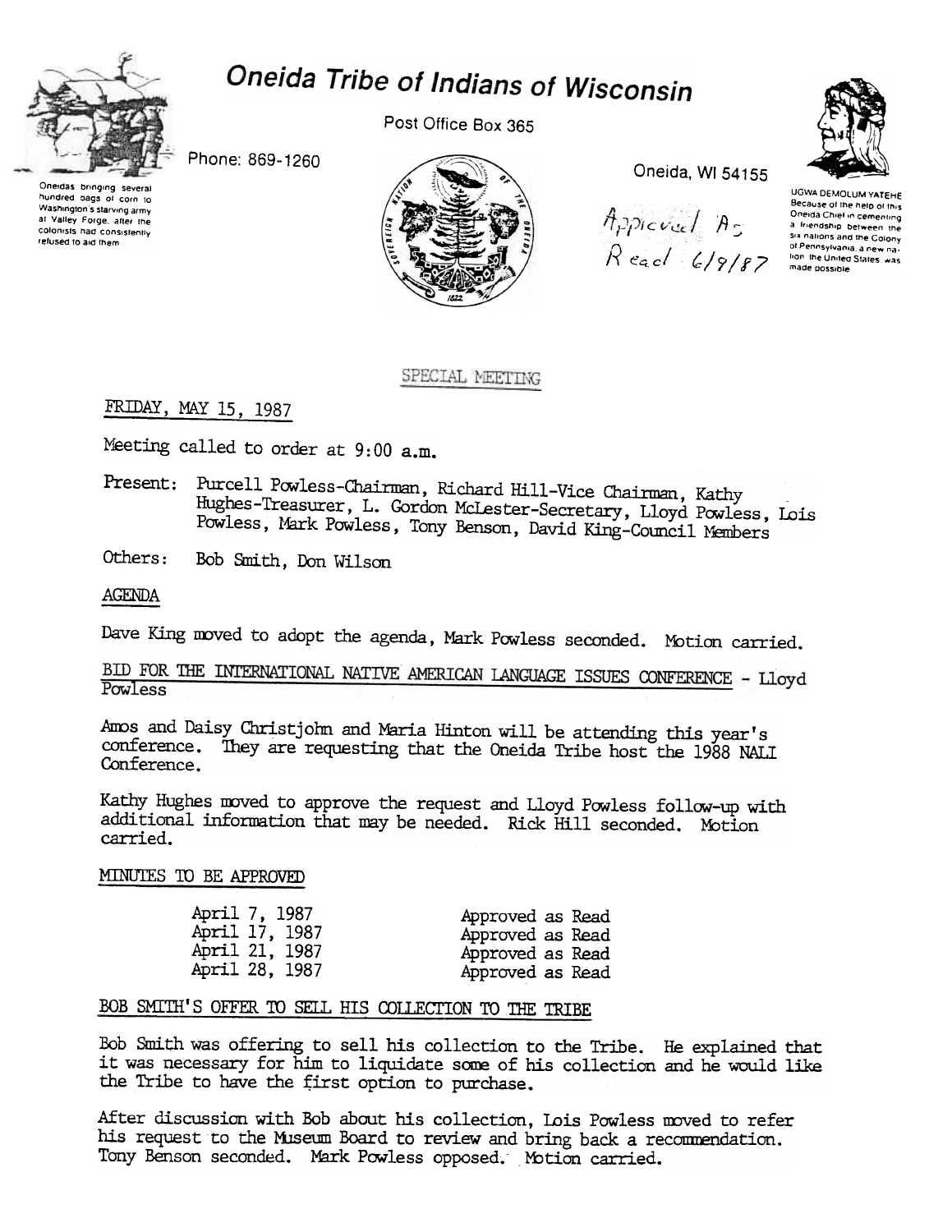ONEIDA TRIBE OF INDIANS OF WISCONSIN SPECIAL MEETING - MAY 15, 1987 Page 2

#### ONEIDA HEALTH BOARD MINUTES OF APRIL 29, 1987

Dave King moved to accept the Health Board Minutes, Lloyd Powless seconded. Motion carried.

#### FOR INFORMATION: HEALTH CENTER POLICY & PROCEDURE CHANGE

- Employees with a history of positive PFD skin test for tuberculosis POLICY: will have regular physician followup at least yearly.
- To insure adequate control of tuberculosis in employees with history of positive PPD. PURPOSE:

PROCEDURE:

- 1. Employees with a history of positive PPD will need to have yearly physician follow p to ensure adequate control of tuberculosis in each patient, and to decide whether a chest x-ray is indicated.
- Personnel will notify all employees of yearly anniversary date for  $2.$ TB screening.
- When the employee has a history of positive PPD, it is his/her  $3.$ responsibility to make an appointment with his/her own physician or at the Oneida Health Center to determine whether chest x-ray or other treatment/procedures are necessary.
- Yearly chest x-ray is not necessarily required and can be determined 4. by the patient's physician.

## REQUEST TO SPONSOR THE PUBLICATION OF SOARING EAGLE

The Business Committee discussed the request to sponsor the publication of the Soaring Eagle Magazine. Lloyd Powless moved not to consider the request, Kathy Hughes seconded. Motion carried.

## GOVERNOR THOMPSON TOUR AND PRESS RELEASE

The Business Committee reviewed the Governors Tour and discussed the press The Business Committee reviewed the Governors four and diseased all proposed<br>conference where the Governor would include an announcement of the proposed conference where the Governor would include an unionisement of day the Tribe<br>office building on the former Carlton West property. The next day the Tribe office building on the former Carlton west property. The next car can be reposed<br>would have a press conference dealing specifically with the proposed office<br>would have a press conference dealing specifically with the propo would have a press conference dealing specifically when the pre-<br>building. Dave King moved to approve the Governors Tour and the Press building. Dave King moved to approve the evverifiers four three movies.<br>Conference. Kathy Hughes seconded. Lois Powless opposed. Motion carried.

# DEPARTMENT OF HEALTH & HUMAN SERVICES - AMERICAN INDIAN ADVISORY COMMITTEE

Lloyd Powless is still checking on possibility of this Committee being reactivated.

# MEDICAL FINANCIAL DIRECTOR AT THE HEALTH CENTER

Tony Benson wanted to know how soon this person will be starting at the Health Center. Don Wilson stated that he expects to have someone at the Health Center within the next two weeks.